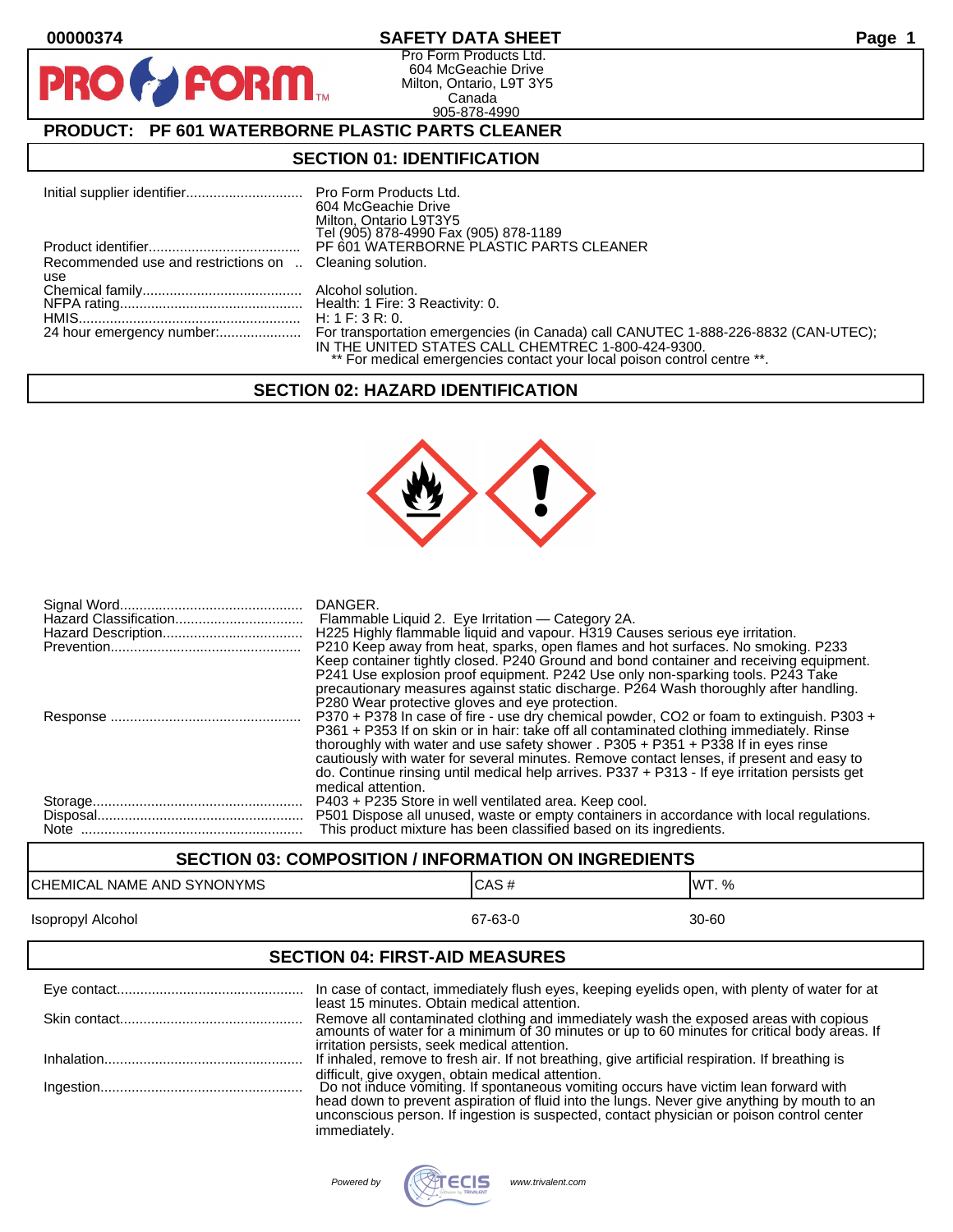#### **PRODUCT: PF 601 WATERBORNE PLASTIC PARTS CLEANER**

#### **SECTION 04: FIRST-AID MEASURES**

| Most important symptoms and effects, | Causes serious eye irritation. May cause mild skin irritation. Symptoms may include                                                                                                          |
|--------------------------------------|----------------------------------------------------------------------------------------------------------------------------------------------------------------------------------------------|
| whether acute or delayed             | stinging, tearing, redness, swelling, and blurred vision. Direct contact with eyes may cause                                                                                                 |
|                                      | temporary irritation.<br>Treat victims symptomatically. In the event of an incident involving this product ensure that<br>medical authorities are provided a copy of this safety data sheet. |

#### **SECTION 05: FIRE-FIGHTING MEASURES**

| Suitable and unsuitable extinguishing    |
|------------------------------------------|
| media                                    |
| Specific hazards arising from the        |
| hazardous product, such as the nature of |
| any hazardous combustion products        |

"Alcohol" foam, CO2, dry chemical. Alcohol resistant foams (ATC type) preferred. In cases of larger fires, water spray should be used. Oxides of carbon (CO, CO2). Hydrocarbon fumes and smoke.

Special protective equipment and ............ Firefighter should be equipped with self-contained breathing apparatus and full protective precautions for fire-fighters clothing to protect against potentially toxic and irritating fumes. Cool fire-exposed containers with cold water spray. Heat will cause pressure buildup and may cause explosive rupture. Solvent vapours may be heavier than air and may build up and travel along the ground to an ignition source, which may result in a flash back to the source of the vapours. Keep run-off water from entering sewers and other waterways. Dike for water control.

#### **SECTION 06: ACCIDENTAL RELEASE MEASURES**

 Leak/spill.................................................. Ventilate. Eliminate all sources of ignition. Avoid all personal contact. Evacuate all non-essential personnel. Contain the spill. Prevent runoff into drains, sewers, and other waterways. Absorb with an inert dry material and place in an appropriate waste container. Spilled material and water rinses are classified as chemical waste, and must be disposed of in accordance with current local, provincial, state, and federal regulations.

#### **SECTION 07: HANDLING AND STORAGE**

Precautions for safe handling.................... Keep away from heat, sparks, and open flame. Always adopt precautionary measures against build-up of static which may arise from appliances, handling and the containers in which product is packed. Ground handling equipment. Avoid all skin contact and ventilate adequately, otherwise wear an appropriate breathing apparatus. Avoid breathing vapours or mist. Handle and open container with care. Employees should wash hands and face before eating or drinking. Conditions for safe storage, including any Keep away from heat, sparks, and open flames. Store away from oxidizing and reducing incompatibilities materials. Store away from sunlight. Keep container closed when not in use. Peroxides can form if stored in contact with air.

# **SECTION 08: EXPOSURE CONTROLS / PERSONAL PROTECTION**

| <b>INGREDIENTS</b>               | TWA       | <b>ACGIH TLV</b><br><b>STEL</b>                                                                                                                                                                                                                                                      | <b>OSHA PEL</b><br><b>PEL</b> | <b>STEL</b> | <b>NIOSH</b><br>IREL |
|----------------------------------|-----------|--------------------------------------------------------------------------------------------------------------------------------------------------------------------------------------------------------------------------------------------------------------------------------------|-------------------------------|-------------|----------------------|
| Isopropyl Alcohol                | $200$ ppm | $400$ ppm                                                                                                                                                                                                                                                                            | 400 ppm (TWA)                 | 500 ppm     | $400$ ppm            |
|                                  |           | CA ON: 200 ppm (TWA), 400 ppm (STEL)                                                                                                                                                                                                                                                 |                               |             |                      |
| Personal Protective Equipment    |           |                                                                                                                                                                                                                                                                                      |                               |             |                      |
|                                  |           | Local exhaust ventilation is recommended. Wear an appropriate, properly fitted respirator                                                                                                                                                                                            |                               |             |                      |
|                                  |           | when contaminant levels exceed the recommended exposure limits.<br>Liquid chemical goggles.<br>Chemical resistant gloves. Natural rubber. PVC. Neoprene. Nitrile rubber. Polyethylene.<br>Ethyl vinyl alcohol laminate (EVAL).                                                       |                               |             |                      |
|                                  |           | Wear adequate protective clothes.                                                                                                                                                                                                                                                    |                               |             |                      |
| Appropriate engineering controls |           | Safety boots per local regulations.<br>Emergency showers and eye wash stations should be available.<br>Provide natural or mechanical ventilation to control exposure levels below airborne<br>exposure limits. Local mechanical exhaust ventilation should be used at sources of air |                               |             |                      |
|                                  |           | contamination, such as open process equipment, or during purging operations, to capture gases and fumes that may be emitted. Standard reference sources regarding industrial<br>ventilation (ie. ACGIH industrial ventilation) should be consulted for quidance about                |                               |             |                      |

adequate ventilation. Explosion-proof exhaust ventilation.

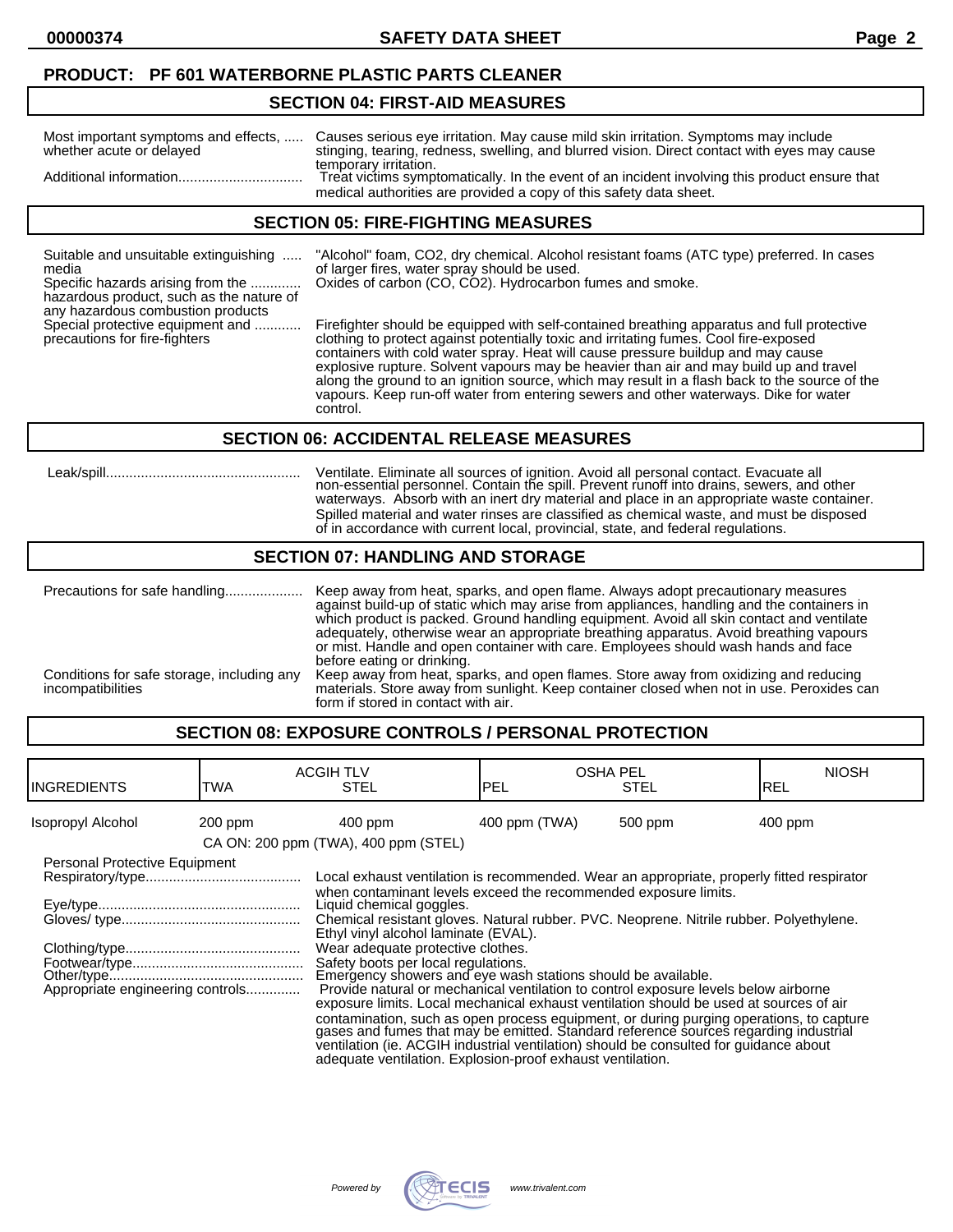# **PRODUCT: PF 601 WATERBORNE PLASTIC PARTS CLEANER**

#### **SECTION 09: PHYSICAL AND CHEMICAL PROPERTIES**

# **SECTION 10: STABILITY AND REACTIVITY**

|                                       | Stable at normal temperatures and pressures.                                            |  |
|---------------------------------------|-----------------------------------------------------------------------------------------|--|
|                                       | Avoid heat, sparks and flames. Explosive reactions can occur in the presence of strong  |  |
|                                       | oxidizing agents.                                                                       |  |
| Possibility of hazardous reactions    | Hazardous polymerization will not occur.                                                |  |
| Conditions to avoid, including static | Keep away from heat. May decompose at elevated temperatures. Incompatible with strong   |  |
| discharge, shock or vibration         | oxidizers. Strong acids. Aldehydes. Halogens.                                           |  |
|                                       | Hazardous decomposition products By fire: Dense black smoke. Oxides of carbon (CO,CO2). |  |
|                                       |                                                                                         |  |

## **SECTION 11: TOXICOLOGICAL INFORMATION**

| INGREDIENTS       |                                                                                                                                                                                                                                                                                                                                                                                    | <b>LC50</b>                                                                                                                                                                  | LD50                                                   |
|-------------------|------------------------------------------------------------------------------------------------------------------------------------------------------------------------------------------------------------------------------------------------------------------------------------------------------------------------------------------------------------------------------------|------------------------------------------------------------------------------------------------------------------------------------------------------------------------------|--------------------------------------------------------|
| Isopropyl Alcohol |                                                                                                                                                                                                                                                                                                                                                                                    | 72600 mg/m3, rat (4 hr)                                                                                                                                                      | 1870 mg/kg (oral, rat).<br>4059 mg/kg (dermal, rabbit) |
|                   | Eye contact. Skin contact. Inhalation.                                                                                                                                                                                                                                                                                                                                             | Breathing high concentrations of vapour may cause anesthetic effects and serious health<br>effects. Prolonged or repeated skin contact may cause drying or cracking of skin. |                                                        |
|                   | May be harmful if absorbed through the skin.                                                                                                                                                                                                                                                                                                                                       | Slight irritant. Prolonged contact may cause defatting of tissue.                                                                                                            |                                                        |
|                   | vomiting and unconsciousness.                                                                                                                                                                                                                                                                                                                                                      | Severe irritant. Can cause redness, irritation, tissue destruction.<br>Excessive inhalation of vapours can cause respiratory irritation, dizziness, headache,                |                                                        |
|                   | Chronic exposure to organic solvent vapors have been associated with various neurotoxic<br>effects including permanent brain and/or nervous system damage, kidney, liver, blood<br>damage and reproductive effects among women. Symptoms may include nausea,<br>vomiting, abdominal pain, headache, impaired memory, loss of coordination, insomnia and<br>breathing difficulties. |                                                                                                                                                                              |                                                        |
|                   | pneumonitis which can be fatal.                                                                                                                                                                                                                                                                                                                                                    | May be harmful if swallowed. Aspiration of material into lungs can cause chemical                                                                                            |                                                        |
|                   | carcinogenicity to humans.                                                                                                                                                                                                                                                                                                                                                         | Isopropyl Alcohol is listed by IARC as a Group 3 Carcinogen; not classifiable as to its                                                                                      |                                                        |
|                   |                                                                                                                                                                                                                                                                                                                                                                                    | No data on reproductive effects were found in the literature sources consulted.                                                                                              |                                                        |

#### **SECTION 12: ECOLOGICAL INFORMATION**

|                               | Do not  |
|-------------------------------|---------|
| Persistence and degradability | Readily |

y biodegradable.

allow to enter waters, waste water or soil.

# **SECTION 13: DISPOSAL CONSIDERATIONS**

and methods of disposal, including any contaminated packaging

Information on safe handling for disposal . Dispose of waste in accordance with all applicable Federal, Provincial/State and local